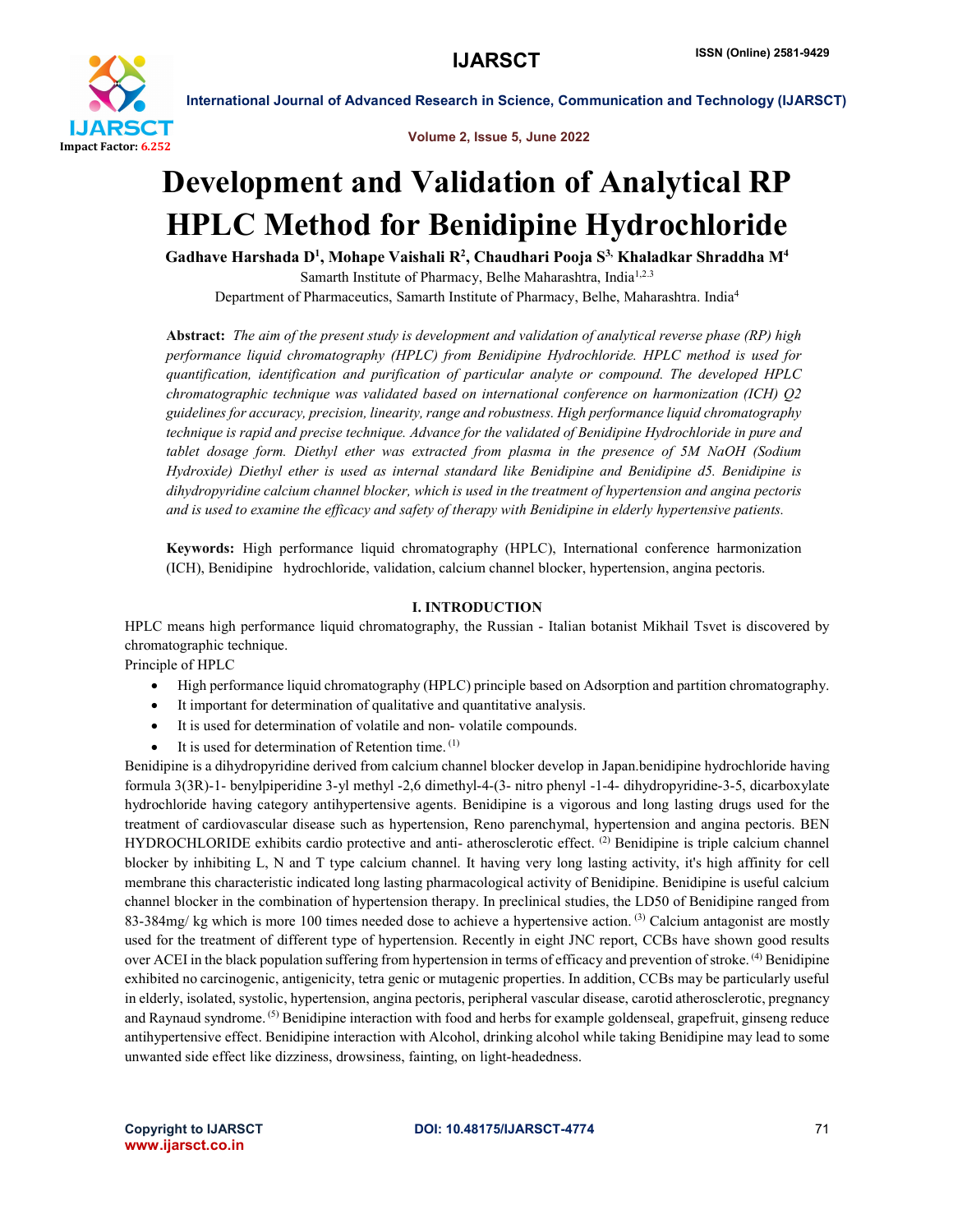

### Volume 2, Issue 5, June 2022

# 1.1 Objectives

- 1. The HPLC is used in the quantitative determination of plasma level of drugs and their 4metabolites.
- 2. The developed RP-HPLC method was validation in terms of the following parameter; specificity, accuracy, linerarity, sensitivity, precision, and stability of analytical solution.
- 3. The main purpose 8f the HPLC technique is to identify, quantify, and purify a particular analyte or compound both quantitative and qualified analysis can be done.
- 4. HPLC method main purpose is to separation compounds that are dissolve in solute.

# II. STRUCTURE OF BENIDIPINE HYDROCHLORIDE



# Pharmacodynamics of Benidipine hydrochloride

Benidipine reduces systolic and diastolic blood pressure as well as to present decreases in heart rate pulse after treatment. It is reported also decrease urinary protein excretion and serum triglycerides.

## Pharmacokinetics of Benidipine hydrochloride

- Absorption- Benidipine is rapidly absorbed after oral administration reaching a maximum concentration within 2 hours.
- Distribution- Benidipine is highly distributed to the tissues mainly in the liver and plasma.
- Protein binding- Benidipine is highly bound to plasma protein and the bound from can account for even 98 percent of administered dose.
- Metabolism- Benidipine is almost completely metabolized in the liver.
- Route of elimination- The percentage of urinary excretion after oral administration is of approximate 36 percent of the administered dose.
- $\bullet$  Half-life- The elimination half-life of Benidipine is registered to be approximate 1 hrs.<sup>(10)</sup>

# Blood pressure is maintained by

Moments to moment regulation of cardiac output and peripheral vascular resistance exerted at three anatomic sites arterioles, postcapillary, venule and heart. Kidney. Local release of vasoactive substance. (11)

# Factors influence blood pressure

- Cardiac output
- Peripheral vascular resistance
- Volume of circulating blood.
- Viscosity of blood.
- Elasticity of vessels wall.

# II. MATERIALS and METHODS

# 2.1 Experimental Work $[24]$

Copyright to IJARSCT **DOI: 10.48175/IJARSCT-4774** 72 www.ijarsct.co.in Method development by QBD approach and optimization of chromatographic conditions using different mobile phase like Methanol: Ammonium acetate buffer (80:20) ph-3, Methanol: Ammonium acetate buffer (85:15) ph-3, Methanol: Ammonium acetate buffer (50:50) ph-4, Methanol: Ammonium acetate buffer (70:30) ph-4, tried flow rate like1 and 1.2 ml/min. The mobile phase methanol: Ammonium Acetate buffer in the ratio 85:15% v/v at a flow rate 1.2 ml/min give good peak shape, proper plate count and stable retention time 3.4 min. The detection response measured at 237 nm and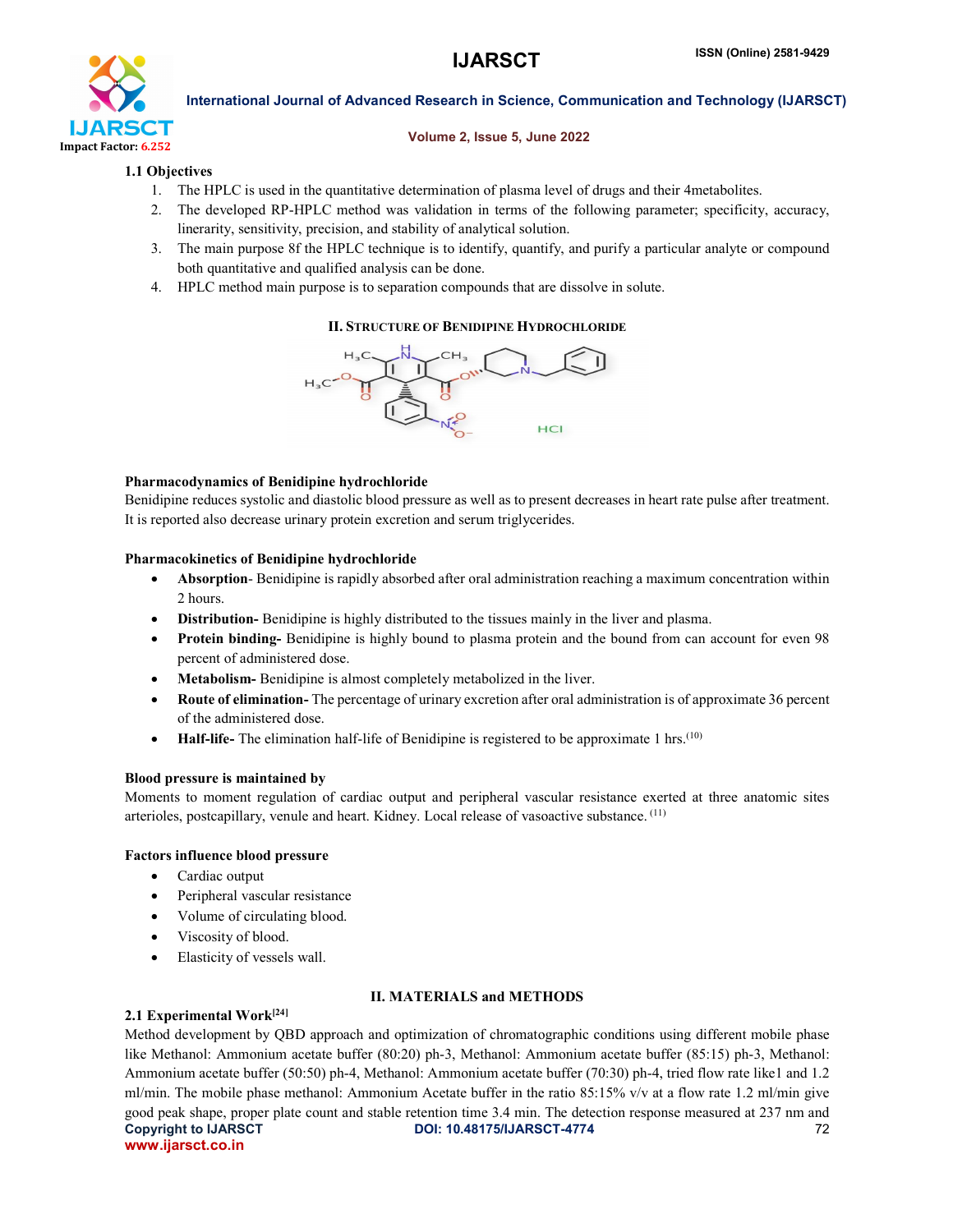

# Volume 2, Issue 5, June 2022

column was maintained at ambient temperature throughout study. Optimized chromatographic conditions are given in Table no.1

| <b>Table 1: Optimized Chromatographic Condition</b>                         |  |  |  |  |  |
|-----------------------------------------------------------------------------|--|--|--|--|--|
| <b>Method Parameter optimized Condition</b>                                 |  |  |  |  |  |
| Column-Chemsil ODS C18 particle size $(5\mu g)$                             |  |  |  |  |  |
| Wavelength-237nm                                                            |  |  |  |  |  |
| Mobile phase composition-Ammonium Acetate buffer in the ratio $85:15\%$ v/v |  |  |  |  |  |
| Pump mode-isocratic                                                         |  |  |  |  |  |
| Flow rate-1.2 ml/ min                                                       |  |  |  |  |  |
| Injection volume- $10\mu$ l                                                 |  |  |  |  |  |
| Run time-15 min                                                             |  |  |  |  |  |

| <b>Level of Variables</b> | <b>Concentration of factors</b> |     |                                |  |  |  |
|---------------------------|---------------------------------|-----|--------------------------------|--|--|--|
|                           | Flow rate (ml/min)              | pН  | Mobile phase                   |  |  |  |
|                           |                                 |     | Composition (methanol: buffer) |  |  |  |
| Low $level(-1)$           | 1.2                             | 2.8 | 75.25                          |  |  |  |
| Medium $level(0)$         |                                 | 3.0 | 85:15                          |  |  |  |
| High $level(+1)$          | 1.4                             | 3.2 | 95:5                           |  |  |  |

# 2.2 Design of Experiments (2):

Thus, 33 randomized response surface designs with a Box-Behnken design were used with 17 trial runs to study the impact of three factors on the three key response variables. In this design 3 factors were evaluated, each at 3 levels, and experimental trials were performed at all possible combinations. The A: mobile phase composition, B: pH of buffer, C: flow rate, were selected as independent variables and Retention Time (RT), Tailing, Theoretical Plate number (TPN) were selected as dependent variables based on risk analysis. The resulting data was processed into Design Expert 11software and analysed statistically using analysis of variance (ANOVA). The data were also subjected to 3-D response surface methodology to determine the influence of flow rate, pH and mobile phase composition on dependent variables. Table No.2 show Translation of coded levels in actual values and table No.3 show layout of actual design of DOE with the subsequent response.

Table 3: The layout of actual design of DOE with the subsequent response

| Std. | Run            | <b>Factor 1</b> | Factor2       | Factor 3 | Response1        | <b>Response 2</b>  | <b>Response 3</b> |  |  |
|------|----------------|-----------------|---------------|----------|------------------|--------------------|-------------------|--|--|
|      |                | A: Mobile       | B: pH         | C: Flow  | <b>Retention</b> | <b>Plate Count</b> | <b>Tailing</b>    |  |  |
|      |                | <b>Phase</b>    |               | Rate     | Time             |                    |                   |  |  |
| 11   |                | 84              | 2.7           | 1.3      | 2.40             | 4125               | 1.13              |  |  |
| 10   | $\overline{2}$ | 84              | 3.1           | 1        | 4.55             | 5126               | 1.21              |  |  |
| 15   | 3              | 84              | $\mathcal{F}$ | 1.2      | 3.41             | 4154               | 1.29              |  |  |
| 3    | $\overline{4}$ | 75              | 3.2           | 1.2      | 4.77             | 4872               | 1.27              |  |  |
| 7    | 5              | 75              | 3             | 1.4      | 3.00             | 3345               | 1.13              |  |  |
| 12   | 6              | 85              | 3.2           | 1.4      | 3.36             | 3809               | 1.16              |  |  |
| 16   | $\overline{7}$ | 85              | 3             | 1.2      | 3.44             | 4105               | 1.27              |  |  |
| 5    | 8              | 74              | $\mathcal{E}$ | 1        | 4.10             | 3989               | 1.3               |  |  |
| 14   | 9              | 84              | 3             | 1.2      | 3.50             | 4826               | 1.23              |  |  |
| 13   | 10             | 84              | 3             | 1.2      | 3.51             | 4037               | 1.25              |  |  |
| 1    | 11             | 75              | 2.8           | 1.2      | 3.39             | 3141               | 1.24              |  |  |
| 4    | 12             | 94              | 3.2           | 1.2      | 3.48             | 3336               | 1.14              |  |  |
| 9    | 13             | 84              | 2.8           |          | 3.42             | 4624               | 1.33              |  |  |
| 6    | 14             | 95              | 3             |          | 2.82             | 3317               | 1.11              |  |  |

www.ijarsct.co.in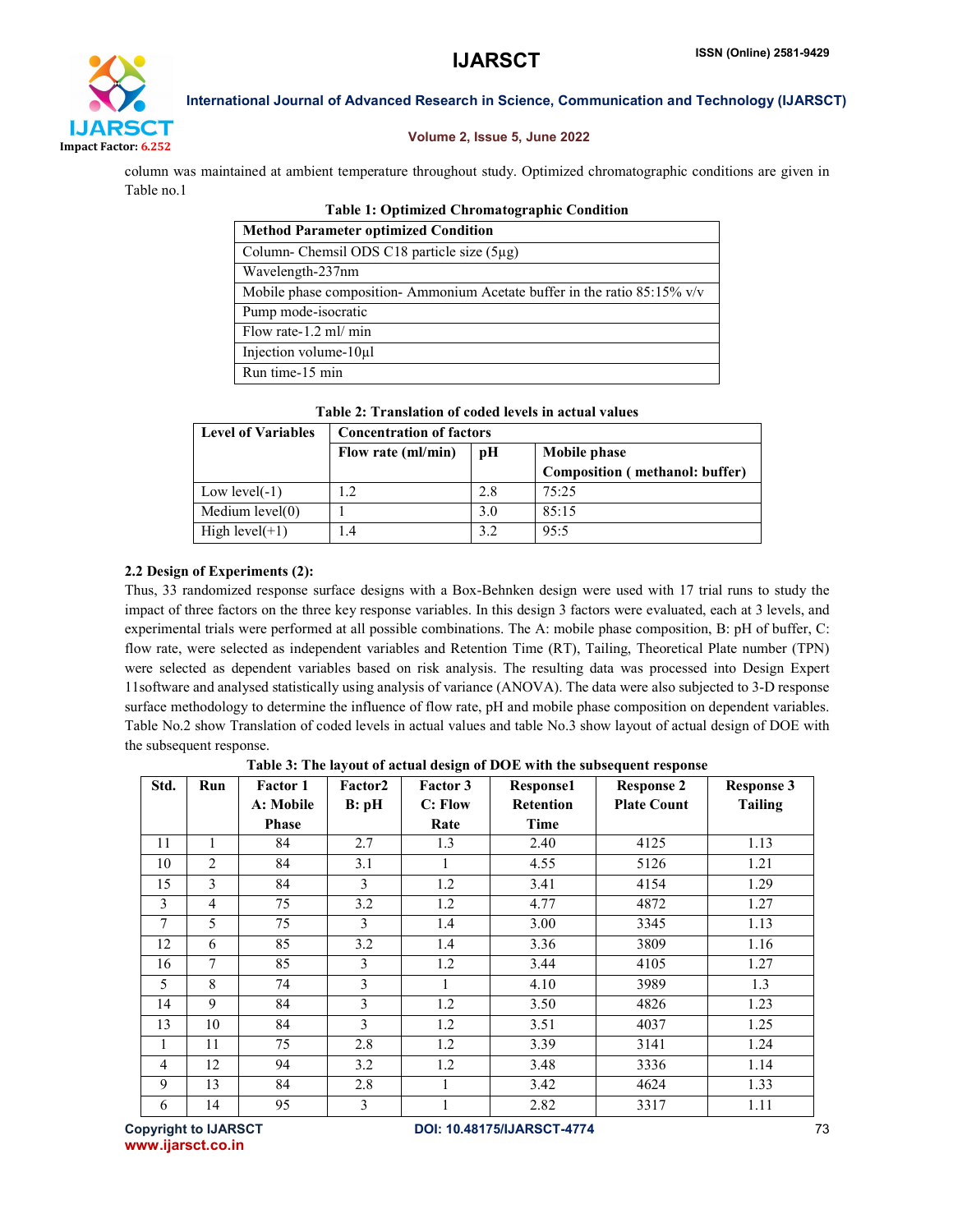

#### Volume 2, Issue 5, June 2022



Table 4: Optimization Solution

| <b>Number</b> | <b>Mobile</b><br>phase | pН    | <b>Flow rate</b> | <b>Retention</b><br>time | <b>Plate</b><br>bount    | Tailing | Desirability |          |
|---------------|------------------------|-------|------------------|--------------------------|--------------------------|---------|--------------|----------|
|               | 85.000                 | 3.000 | 200              | 3.450                    | <sub>1</sub> .200<br>427 | .274    | 1000         | Selected |

#### Preparation of Standard Stock Solution:

Accurately weighed quantity of 25 mg of BEN Hydrochloride was transferred into 25 ml of volumetric flask, dissolved and diluted up to mark with methanol. This was a stock solution having strength of  $1000 \mu\text{g/ml}$  of BEN Hydrochloride. From this solution, 1 ml of solution was pipette out and diluted up to 10 ml to get 100 µg/ml of BEN Hydrochloride.

#### Tablet Solution Preparation:

Brand name –BENEDINOL-4 Total weight of 10 tablets =3591. 9mg.Average weight =3591.9 / 10 = 359. 19mg.Equivalent weight for 25mg =3591.9x25/40 = 2244. 93mg.Take 2.244gm in 25ml Methanol i.e. =1000 µg/ml ---- TAB SOLUTION.TAKE 100µg/ml TAB ASSAY (take 1.0 ml from tab stock solution. <sup>(12)</sup>

#### III. VALIDATION OF PROPOSED METHOD

The parameter for the validation were as follows:

- 1. Linearity: The linearity of an analytical procedure is its ability (within a given range) to obtain test results which are directly proportional to the concentration (amount) of analyte in the sample.
- 2. Accuracy: The accuracy of an analytical procedure expresses the closeness of agreement between the value which is accepted either as a conventional true value or an accepted reference value and the value found. This is sometimes termed trueness.
- 3. Precision: The precision of an analytical procedure expresses the closeness of agreement (degree of scatter) between a series of measurements obtained from multiple sampling of the same homogeneous sample under the prescribed conditions. Precision may be considered at three levels: repeatability, intermediate precision and reproducibility.
- 4. Robustness: The robustness of an analytical procedure is a measure of its capacity to remain unaffected by small, but deliberate variations in method parameters and provides an indication of its reliability during normal usage.
- 5. Detection Limit: The detection limit of an individual analytical procedure is the lowest amount of analyte in a sample which can be detected but not necessarily quantitated as an exact value.
- 6. Quantitation Limit: The quantitation limit of an individual analytical procedure is the lowest amount of analyte in a sample which can be quantitatively determined with suitable precision and accuracy. The quantitation limit is a parameter of quantitative assays for low levels of compounds in sample matrices, and is used particularly for the determination of impurities and/or degradation products.  $(14)$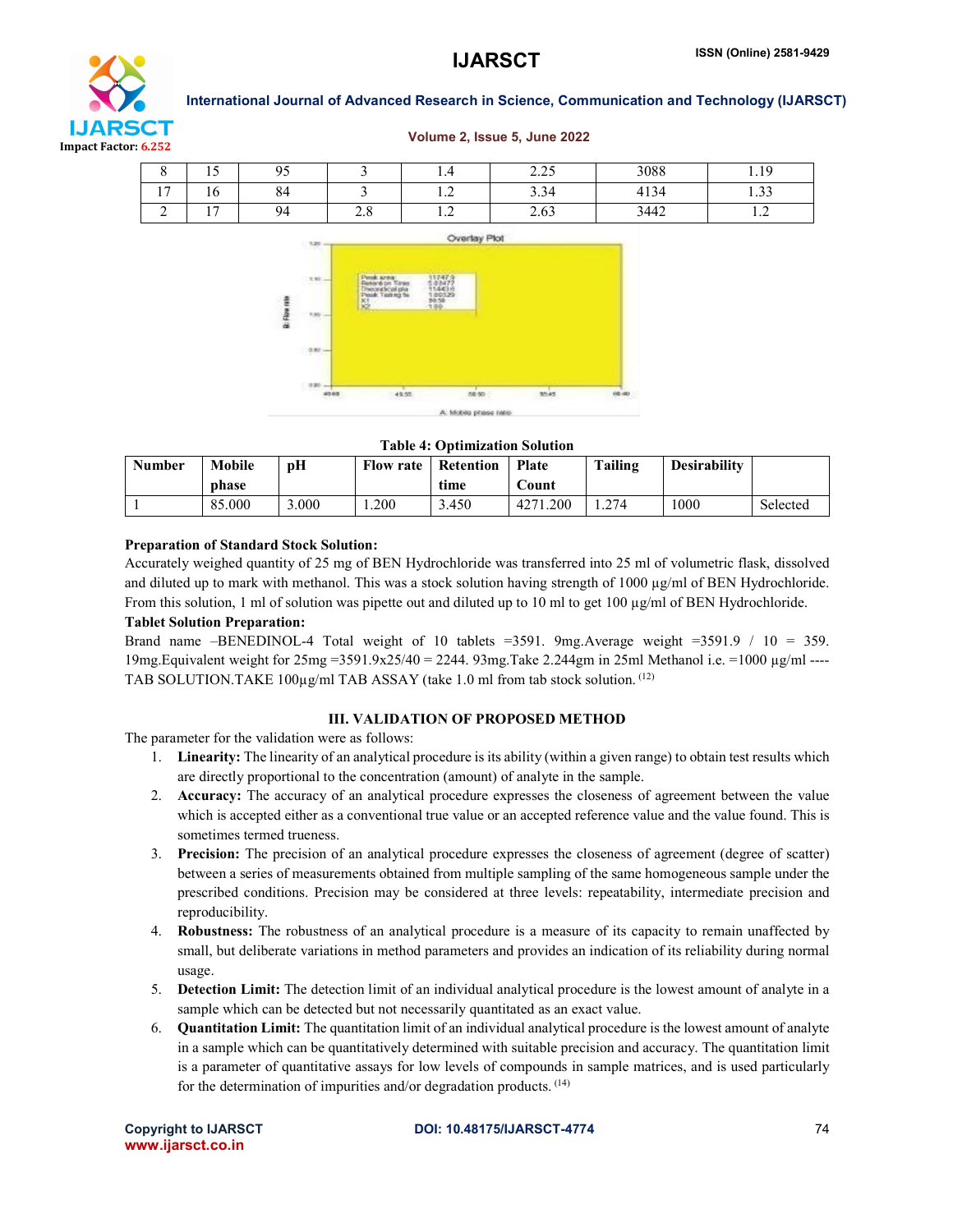

#### Volume 2, Issue 5, June 2022

### IV. CONCLUSION

HPLC method is simple, sensitive, precise and accurate RP- HPLC method was developed for quantitative estimation of Benidipine in bulk drug and pharmaceutical dosage form. (15) HPLC method can be used for the routine determination of Benidipine in bulk drug and in pharmaceutical dosage form. The proposed high performance liquid chromatographic method has also been evaluated for accuracy, precision and Robustness be convenient and effective for the quality of BEN Hydrochloride. Benidipine. Via blockade of T- type calcium channels, seems to elicit additive benefits for prevention of hypertensive cardiorenal injury.

### AKNOWLEDGEMENT

We excess our thanks to trustee of Samarth Rural Educational Institute's and Samarth Institute of Pharmacy, Belhe, Pune with their valuable guidance and support.

### **REFERENCES**

- [1]. https:// www.slideshare .net/ sagarsavale1/ hplc-56392326- principle of HPLC.
- [2]. Mohini Bajaj, sanju Nanda Analytical quality by design (AQbD): new paradigm for analytical method development. International journal of Development Research, February 2015,5102): 3589-3599.
- [3]. Yao k, Nagashima K, Miki.H.J. pharmacol sci 2006 April 100 (4);243-61, Epub 2006 Mar 25(Article) for preclinical studies the LD50 of Benidipine.
- [4]. Dange S.V.et.al International journal basic and clinical pharmacology, 2017 sep 6(9)2233-2236, IJBCP LINK for calcium channel blockers shown good result treatment of hypertension.
- [5]. International journal of basic and clinical pharmacology/ sep2017/ vol 6/ Issue 9-page no.2233 calcium channel blocker uses.
- [6]. https:// www.medindia.net/ drugs/ drug- food interactions/ Benidipine. Com.
- [7]. https:// images.app.goo.gl/ qGh 1ddrcqxTLbBsy8 pharmacological, pharmacokinetics and clinical properties of Benidipine hydrochloride, a novel, long -active calcium channel blocker.
- [8]. https:// www.slideshare .net/ vidyachowdary50/ hplc- true-1, Introduction of HPLC.
- [9]. https://www.slideshare.net/ sagarsavale1/ hplc-56392326, why use in HPLC chromatography.
- [10]. https:// go.drugbank.com/ drugs/ DB09231 pharmacokinetics and pharmacodynamics of Benidipine hydrochloride.
- [11]. https:// www.slideshare .net/ parasuraman parasuraman/ antihypertensive drugs-79369508, Blood pressure is maintained by antihypertensive drug.
- [12]. citation: sapkal prasanna M et.al. ijppr. Human,2020, vol.17(4)330-342. www.ijppr.humanjournal.com.for design of experiment.
- [13]. https:// images.app.goo.gl/ VDZL4N397C3JUMpbA.overlay plot for mobile phase and PH.
- [14]. ICH(QR) R1 validation of analytical procedure text and methodology 1994, available in URL-http:// www.ich.org.for validation of analytical method.
- [15]. ICH(Q2) R1, Validation of Analytical Procedure, Text and Methodology, 1994, available on URL:
- [16]. http://www.ich.org
- [17]. Mohini Bajaj, Sanju Nanda. Analytical quality by design (AQbD): new paradigm for analytical method development. International Journal of Development Research, February 2015; 5(02):3589-3599.
- [18]. Nethercote P, Borman P, Bennett T, Martin G, McGregor P. QbD for better method validation and transfer. Pharmaceutical Manufacturing. 2010 Apr 13; 9(4).
- [19]. Manish Kumar, Ajay Kumar Shukla, Ram Singh Bishnoi, C.P. Jain. Development of UV spectrophotometric method for the determination of Benidipine Hydrochloride by using Quality by design approach. International journal of applied pharmaceutics2018; 10(4):92-97.
- [20]. Majannaim, Aejazahmed, Khan GJ. Stability indicating Reverse phase High performance liquid chromatography method development and validation for simultaneous estimation of Telmisartan and Benidipine Hydrochloride in pharmaceutical dosage form. Asian Journal of Pharmaceutical and Clinical Research 2018;11(5):342-350.